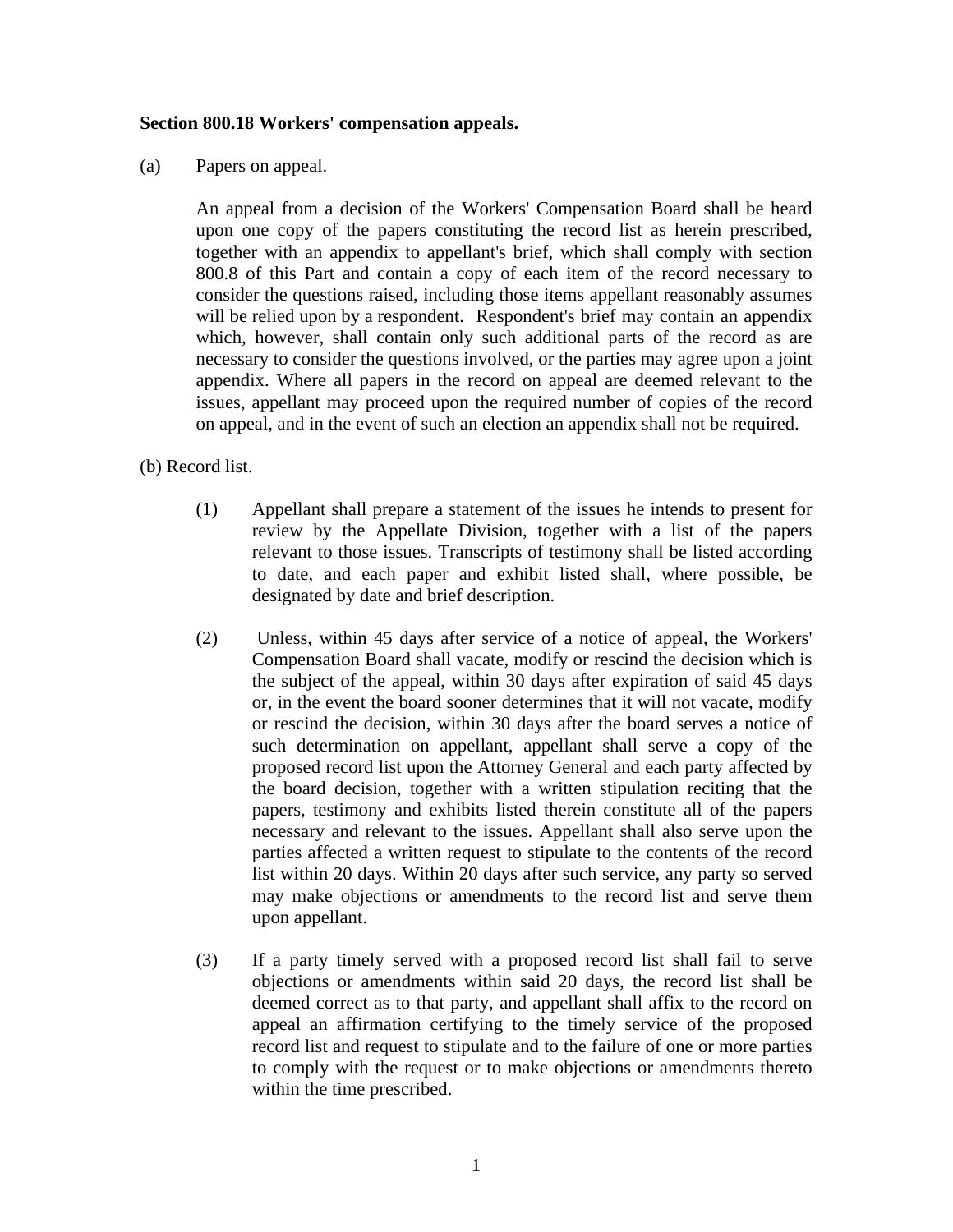- (4) Within 20 days after service of a proposed record list, a party respondent shall serve upon appellant any proposed objections or amendments thereto. Appellant and the objecting party shall have 20 days thereafter in which to agree upon the objections and amendments to the record list and to stipulate in writing thereto. If they are unable to agree, within 10 days after expiration of said 20 days, appellant shall make application to the board for settlement of the record list. A copy of the board's decision shall be attached to the record list.
- (5) When filing the original record on appeal, appellant shall file the record list, together with the stipulation, board decision or affirmation, Hearing transcripts, certified as correct by the hearing reporter, shall, in the absence of objection, also be deemed correct.
- (6) A decision of the board upon an application to settle a record list shall be reviewable by motion pursuant to section 800.2(a) of this Part. The moving papers shall contain a copy of the board decision and the papers submitted to the board upon the application. Where necessary, the court will obtain the board's file for use on the motion.
- (c) Form and content of record.

 A record on an appeal pursuant to section 23 of the Workers' Compensation Law shall comply as to form with section 800.5(a) of this Part and shall contain:

- (1) a soft cover containing the title and names, addresses and telephone numbers of the attorneys;
- (2) a table of contents which shall list and briefly describe each paper, including the date thereof, included in the record and each exhibit. The part relating to a transcript of testimony shall separately state as to each witness the page at which direct, cross, redirect and recross examination begins. The part relating to exhibits shall briefly describe each exhibit and shall indicate the page where admitted in evidence and whether the exhibit has been omitted from the record;
- (3) a statement pursuant to CPLR 5531;
- (4) the notice of appeal and, in chronological order, the papers set forth in the record list;
- (5) a stipulation dispensing with reproducing any exhibits in the record. Omitted exhibits which are material to the issues raised shall be filed when briefs are filed; and
- (6) a certification or stipulation in lieu thereof.